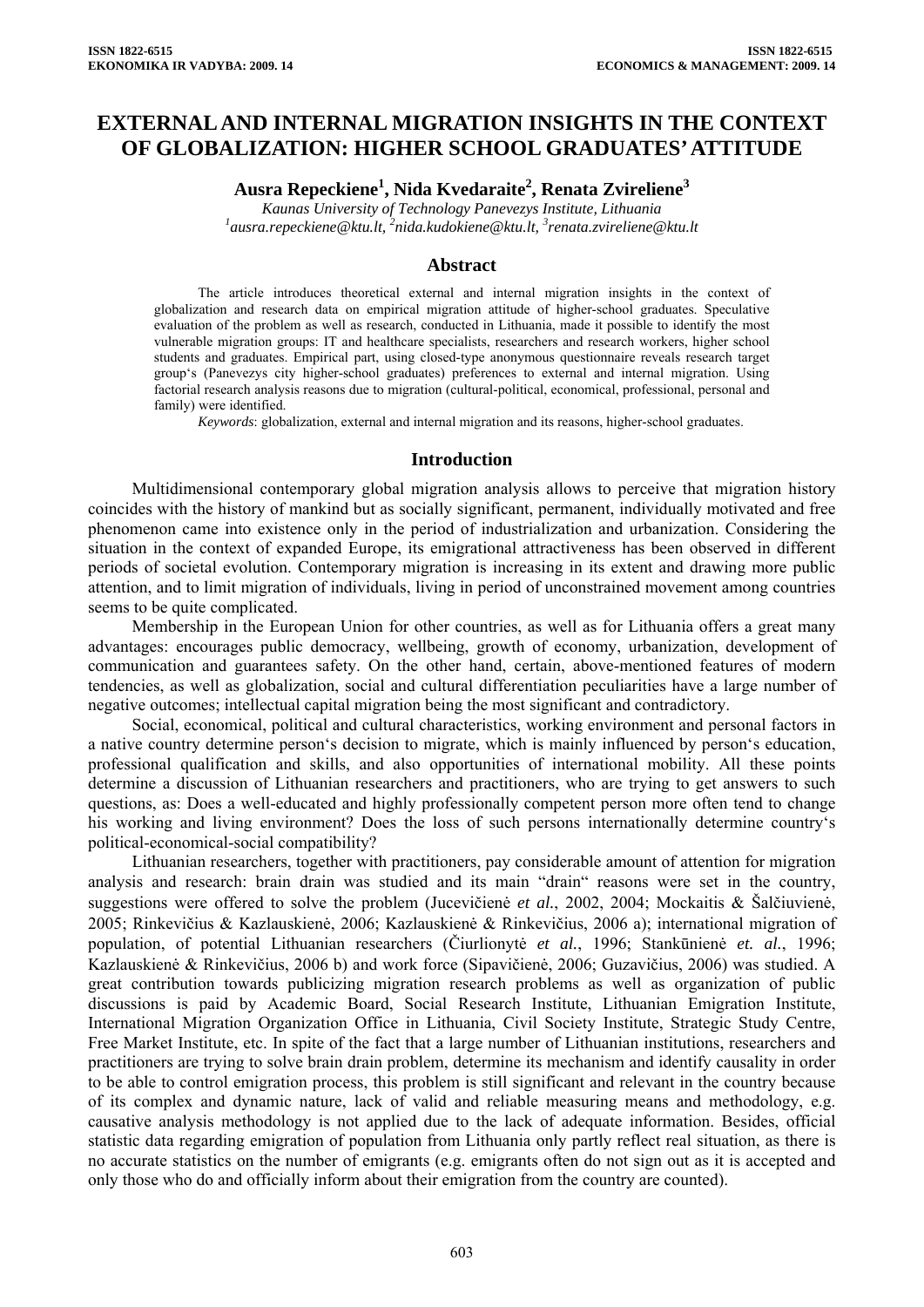Emigration of young Lithuanians is of great concern in the country. With reference to the data from Statistics Department in 2005, above 48.100 left the country, in 2006 – 27.800 out of which above one third is people from 18 to 29 years of age; majority emigrate for economic reasons or because they are undervalued as specialists. All these reasons reflect only qualitative characteristics of migration; information about the reasons of their behaviour, motivation, attitude, or plans regarding emigration is neither registered nor collected; whereas even less attention is paid to internal migration, its causes according to age, education, speciality or activity area being unidentified. Having considered all this a **scientific problem** arises: what reasons determine higher-school graduates external and internal migration in the context of globalization.

In scholarly context migration of qualified specialists, staff members of higher educational institutions and academic youth is considered to be intricate and complex problem. Besides, higher-school students' migration is hardly-dealt with area of Lithuanian researchers, so higher-school students were selected as the target group of the research. In order to identify their attitude towards both external and internal migration and also to form and express opinion on migration insights, research of Panevezys higher-school graduates has been conducted. **The paper aim is** on the basis of scientific literature and empirical research to determine causes of external and internal migration of Panevezys higher-school graduates in the context of globalization

**Research methods:** scientific resources analysis, questionnaire and statistic data analysis.

## **Theoretical Insights of Migration Process**

Globalization as historical process cannot be generalized applying evolutional logic (Held *et al.*, 2002), however with the help of informational technologies it creates opportunities to bind local, regional, national and global environments on the basis of which accessibility of human capital is increased in different cultures, as well as in economic and political activities; merge of both economic markets and development of integrated sectors is stimulated. The most pervaded form of globalization is migration of population, i.e. movement of people to either temporarily or permanently change living place.

Noteworthy that in scientific resources (Roed, 1996; Massey, 1993; Fisher *et al.*, 1997; Castles, 2003; Weiss, 2003, Sipavičienė, 2006) the lack of universal migration theory is obvious; if it were, it could explain the nature of migration, the formation of flows or factors, so constituents of migration process are interpreted using various theories, such as: human capital, search, two labour markets, world systems, social capital and migration net, migration systems, praxeological description, etc. Then different assumptions are made in order to analyse the causes affecting migration process and its structural factors. However, neoclassical theory of economics might have the most global attitude towards migration process claiming that the process itself is stimulated by the need to have livelihood and closely connected with labour market.

Migration is a complex, multidimensional social process, playing a significant role in the development of mankind (Fisher *et al.*, 1997; Merkys *et al.*, 2006; Richardson, 2007; Kahanec & Zimmermann, 2008). Driven by a multitude of possible reasons, migrants may move temporarily or permanently, transnationally and nationally, individually or in groups, return to their countries of origin or migrate to another country, or move between two or more countries in a circular way. Migration affects considerably both background and destination countries; its effect can be noticed after great many years since the beginning of migration flows. Though migration in background countries creates conditions for economic development and reduces unemployment, lately the concern for demographic changes, loss of highly qualified employees, brain-drain, etc. has been growing. Migration is a dynamic phenomenon involving many twists and turns, its problems are viewed by different studies and the situation today is far more complex and its effects have been attracting more and more attention of scientists (Harris & Todaro, 1970; Mincer, 1978; Roed, 1996; Fisher *et al.*, 1997; Castles, 2003; Richardson, 2007; Kahanec & Zimmermann, 2008). To understand the causes and effects of external and internal migration flows requires a sound and in-depth analysis. The need for such analysis is most conspicuous in the study of causal relationships, as these are difficult to establish empirically and their misrepresentation compromises both scientific and policy analyses (Richardson, 2007; Kahanec & Zimmermann, 2008).

Global movement over the few last decades has manifested itself in different migration levels, forms, and change of migration concept. In classical migration concept two points-of-view are dominating: move of population from one place to another, crossing administrative location borders (Stockwell & Groat, 1984) and movement of individuals or groups from one location to another aiming at staying there for quite a long time (Daugherty & Kammeyer, 1995; Fisher *et al.*, 1997). In the meantime migration is being described as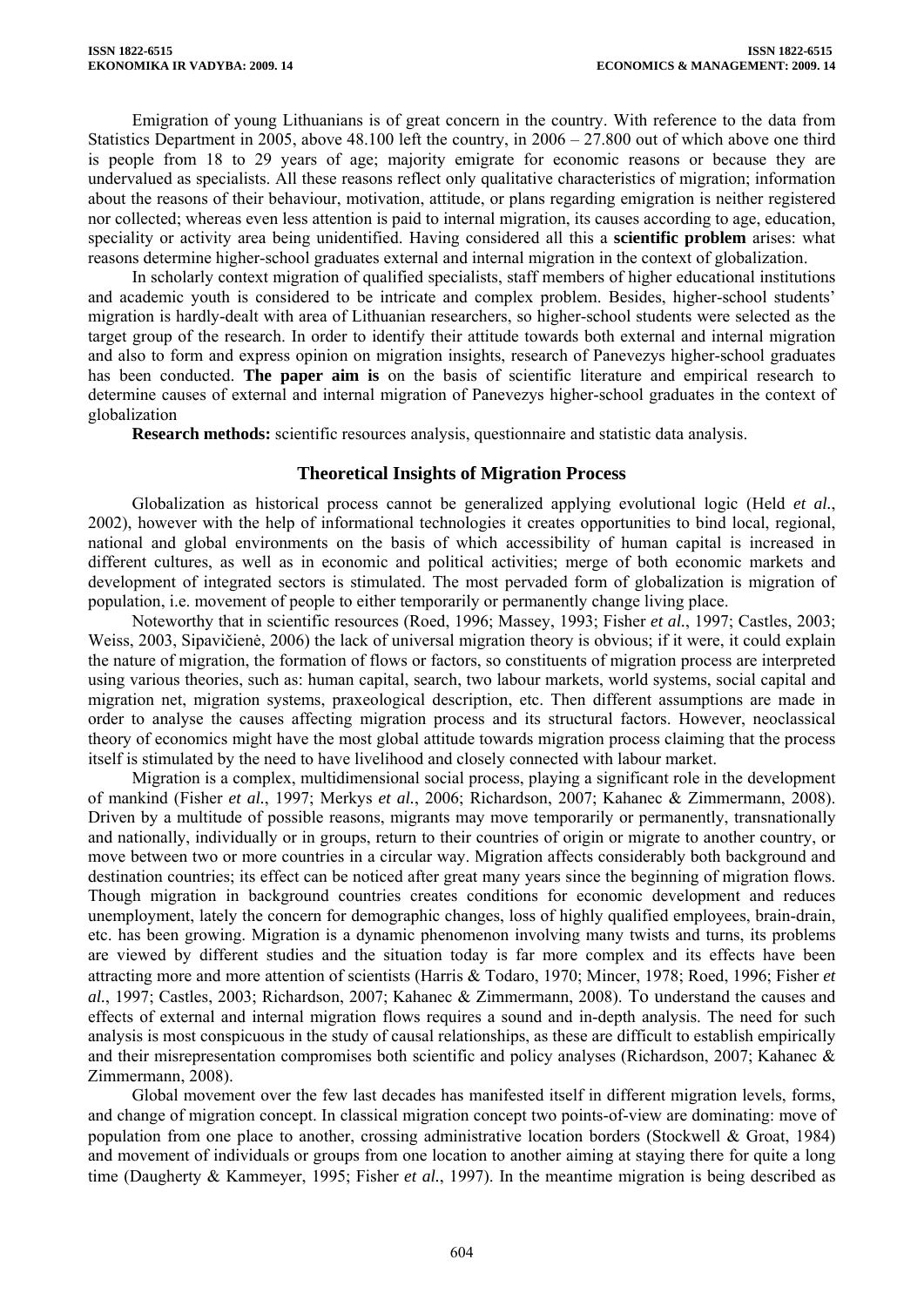dynamic and miscellaneous process of international migration, where two main criteria arise, i.e. time and space; an individual migrating from one place to another for a certain period of time changes his living place (Petersen, 1986; Fisher *et al.*, 1997; Held *et al.*, 2002). In this context two migration directions come up: internal migration, including movement of population within a country (between different regions, administrative units, towns) and external or international migration, meaning movement of population to and from a foreign country (Fischer *et al.*, 1997; Held *et al.*, 2002; Castles, 2003; Sipavičienė, 2006; Guzavičius, 2006). Noteworthy that according to time-period both types of migration (internal and external) can be permanent, temporary or seasonal; according to the freedom of choice or migration cause it can be freewill or compulsory.

## **Most Vulnerable to Migration Society Groups in Studies of Lithuanian Researchers**

Up-to-dating the topic in Lithuania a few researchers (Jucevičienė *et al.*, 2002, 2004; Sipavičienė, 2006; Guzavičius, 2006; Kazlauskienė & Rinkevičius, 2006; Rinkevičius & Kazlauskienė, 2006; Merkys *et al.*, 2006; Aidis *et al.*, 2006) relate migration with economic needs and emphasize the influence of different factors, which either push or pull and at the same time form the migration attitudes of contemporary society:

- political, social-economical (wage level, unemployment, lack of balance between demand and supply of unqualified workforce, social security, small and average business situation) processes;
- cultural (country's political-cultural-juridical environment, infrastructure) processes;
- demographic (population and birth rate, able-bodied population, migration of workforce) processes;
- personal factors (professional improvement, self-realization, career opportunities, relations with family members, marriages to foreigners, material conditions of life).

While analysing migration process one more aspect is raised due to emigrating individuals. Emigration of qualified specialists, employees of higher educational institutions and students is worded as a complex problem as its extent and directions are qualitatively or quantitatively tangible because of lack of statistic data and different research methods used (Jucevičienė *et al.*, 2004; Kazlauskienė & Rinkevičius, 2006; Labanauskas, 2006; Sipavičienė, 2006; Aidis *et al.*, 2006; Merkys *et al.*, 2006; Misiūnas & Bratčikovienė, 2007). Having considered all the factors it is necessary to overview the results of the latest researches, conducted in Lithuania and connected with the above mentioned vulnerable for migration groups.

*IT (information technologies) specialists' emigration.* Development of information technologies sector is innovative; it insures country's economic growth and raises competitiveness both nationally and internationally. IT specialists are distinguished as the ones, having entrepreneurial characteristics (Jucevičienė *et al.*, 2004). Vocational Training Methodological Centre belonging to the Ministry of Education of the Lithuanian Republic in 2004 prepared ''Study of Information Technologies Sector", where threats for IT specialists labour market were enumerated: qualified and cheap IT workforce, unable to find a niche in labour market to implement its skills and because of gap between education system and market needs, have a serious pretext to emigrate. It can also be noted that there is no research conducted on emigration of information technologies specialists in Lithuania (Labanauskas, 2006).

*Health care specialists emigration*. In Lithuania most vacancies for healthcare specialists are in rural districts, however to forecast their emigration is hardly possible due to the lack of official data and research. Vilnius University Oncology Institute distributed a questionnaire among its healthcare specialists; the results show that majority of research participants would like to get a job abroad, but objective reasons (age, language barrier, family situation) limit their emigration potential (Labanauskas, 2006), though their education in higher institutions as well as working experience are easily transferable into healthcare systems in other countries. Majority of respondents are well aware of healthcare systems in other countries, so the stimulus for emigration is strongly motivated. Besides, Lithuania's membership in the EU opened more opportunities for healthcare specialists to get legal and professionally adequate jobs, though the country's political situation found its place at the bottom of hierarchy of needs (Labanauskas, 2006). International workforce migration flows are usually directed towards wealthy countries, but immigrants do not necessarily come from the poorest countries; crucial point being not in opportunity differences between countries, but the attraction of better opportunities in them (Kazlauskienė & Rinkevičius, 2006).

*Scientists and research workers emigration.* The emigration of scientists and researchers to work abroad is treated as a serious aspect of "brain drain"problem, the brain drain in Lithuania is often discussed in the context of migration. In 1995 researchers of Lithuania Philosophy and Sociology Institute conducted a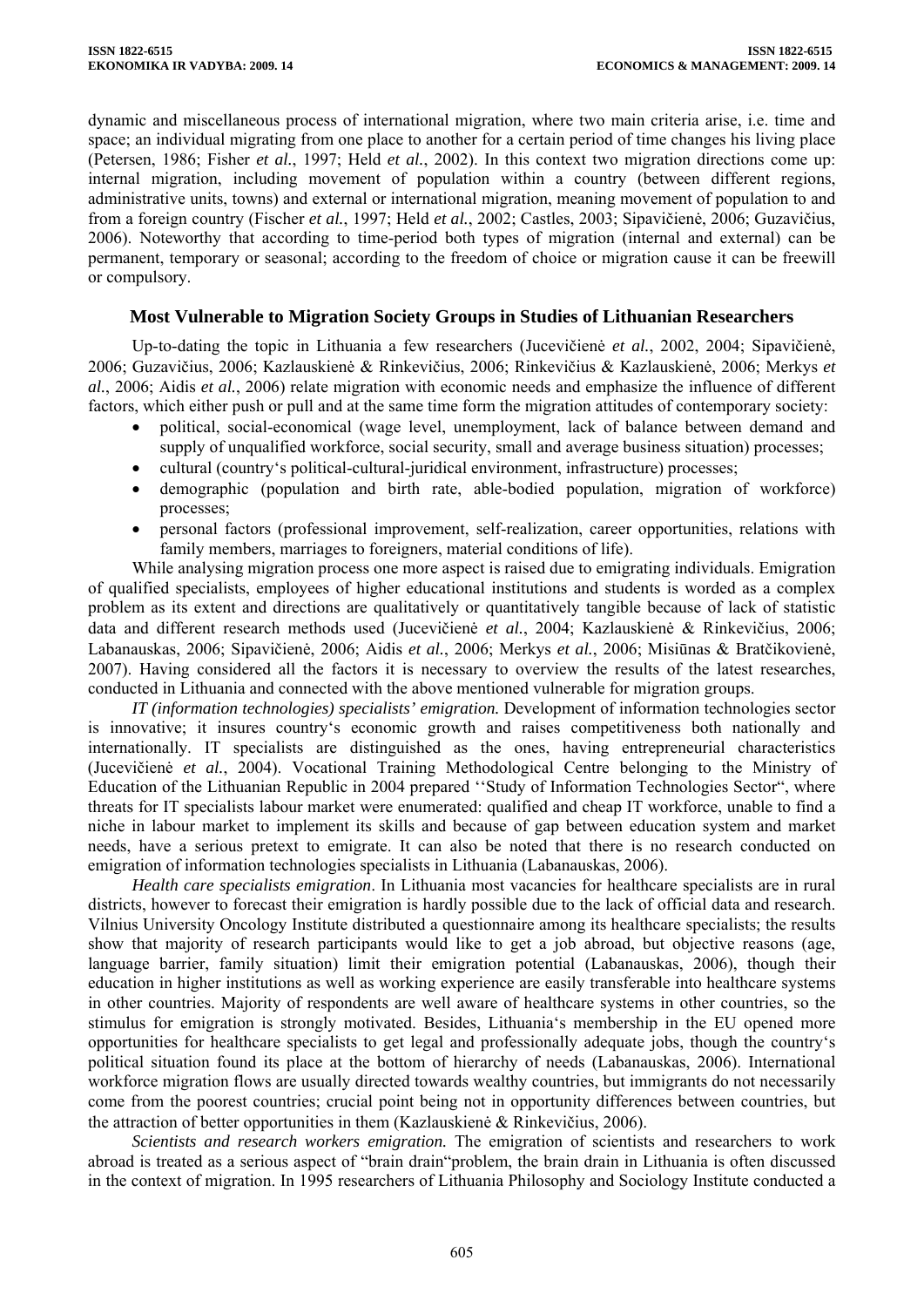research on Lithuanian research workers' "brain drain" and waste, their mobility within the country, their potential migration and brain exchange. The conclusions showed that the main reasons encouraging internal and external brain drain and "loss of brain" at that time were economic difficulties, followed by the shake up in science and reduced financing. Besides, the research showed that most of them wanted to emigrate for over a year if their emigration was connected with the object of research or qualification improvement, but they would turn down the chance if offered to do unqualified job (Stankūnienė *et al.*, 1996). The research also revealed that scientific degree or position had no decisive influence on formation of migration attitude among them. However the respondents, who were working abroad at that time, stated that doctors of science emigrate not only because of economic reasons, but also because of the need to be supplied with research materials, work according to their qualification and sufficient research or study funding (Jucevičienė *et al.*, 2002, 2004; Kazlauskienė & Rinkevičius, 2006). Thus, the assumption could be made here that emigration of both researchers and research workers is determined by the need of self-realization.

*Higher-school students and graduates emigration.* It has been noticed that a number of higher-school students is steadily increasing in Lithuania and their employment chances are much better.

Emigration of students and graduates is a great threat for disappearing of intellectual capital because hundreds of most talented students of the country emigrate to study abroad, get very good education there and do not come back to Lithuania, because their emigration cost buys off and they can longer feel its benefit (Aidis *et al.*, 2006). Work and Social Research Institute analysed Lithuanian higher-school graduates of liberal, social, natural and technological sciences, as well as graduates of six colleges labour market compatibility in 2002 (Sipavičienė, 2006). The research revealed that every fourth student and also working student would like to get a job abroad, as majority of them are dissatisfied with salaries in Lithuania. Thus, there is quite a large gap between raised higher-school graduates'needs for higher salary and factual possibilities to satisfy them.

Joint research group of London College University and Vilnius University (Aidis *et al.*, 2006), KTU scientists (Merkys *et al.*, 2006) conducted a research on Lithuanian higher-school graduates emigration attitude and causing factors in 2005-2006. The results showed that those, willing to emigrate are junior students (men) studying economics and business management (Aidis *et al.*, 2006), and while evaluating their emigrational wishes, they tended to represent rational point-of-view on emigration, i.e. "they would emigrate if they were sure that they would get there wanted education and job"(Merkys *et al.*, 2006, 41 p.). So there is a strong need to attract special attention to higher-school graduates'integration into labour market and create favourable working conditions in order to retain skilled, talented, active and young specialists; on the other hand, it is necessary to eliminate interference and pay more attention to motivate their return.

While generalizing migration process and the results of the research, it could be stated that current migration, under strong influence of globalization processes, changes its character, direction and structure. In addition, more and more qualified specialists, representatives of academic societies, i.e. researchers and students get involved into emigration process in Lithuania. However, there is a lack of qualitative and quantitative evaluation of the emigration process in different working areas. Having all these data it could be possible to identify push and/or pull factors, emigration reasons and forecast migration processes ensuring at least their minimum management.

# **Higher School Graduates Attitude to Migration and its Determining Causes, Research Methodological Attitudes and Results**

Higher school graduates attitude to migration and its determining cause's research methodology based on theoretical-conceptual nonfiction analysis. Analysis of scientific references and overview of conducted in Lithuania researches revealed that migration of young people nowadays comes up as a very acute and manifold problem and its solution draws both researchers and practitioners to look for its causes and means to control it.

Striving to identify causes, determining higher-school graduates' external and internal migration in the context of globalization, as a *target group* was selected Kaunas University of Technology (KTU) Panevezys Institute Management and Administration faculty Management and Business Administration speciality graduates as well as Panevezys College Business and Technological Faculty Management speciality graduates. The research entirety included 338 graduates, in the research participated 272 graduates, who graduated Management and Business Administration in Panevezys higher schools in 2007/2008.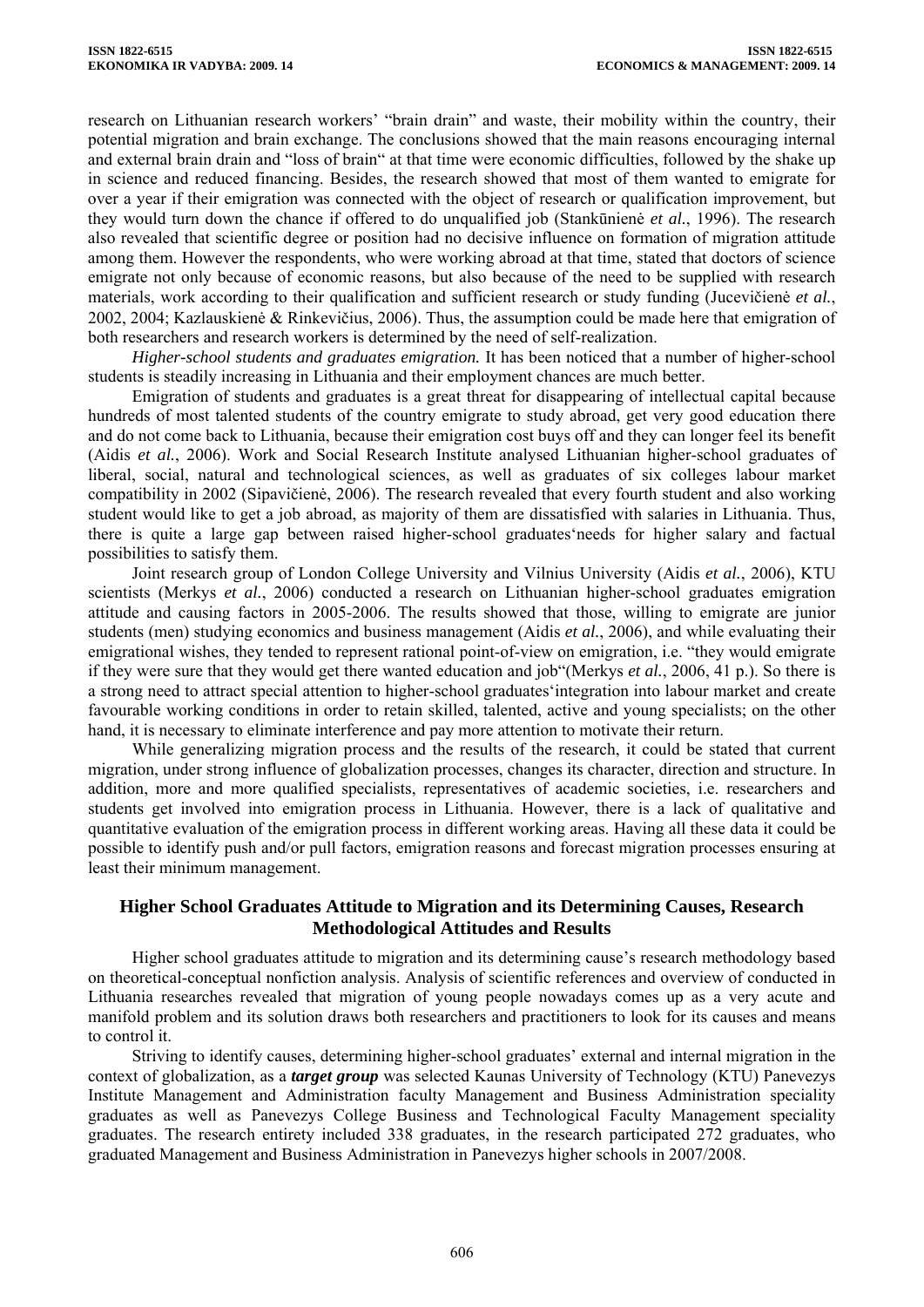**Research aim** is to identify empirically causes, determining Panevezys city higher-school graduates external and internal migration in the context of globalization.

As a means to implement the aim a research instrument i.e. questionnaire was used. It reflects the following research variable criteria:

- External migration: graduates intentions to leave the country for work (reasons, determining graduates intention to leave Lithuania for work; completed activities during planning to leave; desired job and country);
- Internal migration: graduates intention to leave Panevezys city and/or region for work (reasons, determining graduates' intention to leave Panevezys city and/or region; completed activities during planning to leave and desired job and city).

For research results statistic analysis statistic data packet SPSS 16, 0 versions were used. Also *descriptive statistics method* was applied for primary quantitative data processing calculating averages and per cent. *Factorial analysis method* was used to examine research variables intrinsic structure, also the Principal components method was used and *VARIMAX* rotation, *KMO* and *Cronbach a* coefficients applied.

Respondents sociodemographic data indicated that majority of respondents were young women 21-23 years of age, having bachelor's degree in administration studies at Panevezys higher school and residing and working in Panevezys city too.

*Panevezys higher-school graduates preferences to external migration.* The results of descriptive statistics revealed that 26 per cent graduates are planning to leave for work abroad. Only 8 per cent of respondents are planning to stay there over a year and 18 per cent (24 per cent administration and 14 management graduates) under a year. Research results disclose the fact that 21-23 year-old respondents (69 per cent) are planning to emigrate from Lithuania and not to stay longer than a year; whereas 21-23 year old respondents (42 per cent) and 24-26 year olds (33 per cent) would like to stay there over a year. While identifying foreign countries, acting as a work force pulling centres, most of respondents would like to leave for Norway (27 per cent) and Great Britain (28 per cent). The research also disclosed that the job itself allowing integration in the labour market is not a significant factor, as majority of them are interested only in material benefit (salary), consequently they would agree to do any well-paid job (49 per cent). In the meantime, self-realization as a significant factor is important only to 20 per cent of respondents. An important factor, conditioning quantitative integration into foreign country labour market is to know a foreign language. It was noticed that majority of them evaluated their foreign language knowledge as average or below average.

Dealing with Panevezys higher-school graduates' attitude towards external migration and its causes, the results of factorial analysis revealed that this variable criterion was divided into five parts reflecting dimensions (graduates attitudes to such causes as cultural-political, professional as well as economic, personal, family and marriages).

On the basis of respondents opinion, it could be stated that cultural-political and professional causes, determining their decision to leave Lithuania are most significant (40 per cent of variance) compared to other causes i.e. economical (15 per cent), personal (9,3 per cent), family (7,7 per cent) and marital (6,2 per cent). Analysis credibility is validated by applicable KMO coefficient 0,61. Panevezys city higher-school graduates attitude towards external migration and its causes factorial analysis internal consistency coefficient Cronbach  $\alpha$  equals to 0,87, that shows high meaning of internal homogeneous scale and such a scale can already be applied in statistic analysis (Table 1).

Evaluating graduates attitude towards city's cultural-political and professional causes in the context of external migration the latter was observed being mostly determined by the following factors: country's safety policy ( $L = 0.924$ ), country's cultural environment ( $L = 0.911$ ) and tax system ( $L = 0.888$ ). Meanwhile social security is least emphasized factor  $(L = 0.534)$ . Among all economic causes the most significant appeared to be salary ( $L = 0.821$ ), among personal – friends ( $L = 0.935$ ), and family ( $L = 0.820$ ). Factorial analysis pointed out one more groups of causes: i.e. graduates attitude to marriage, was made just of one, but averagely meaningful factor – marriage  $(L = 0.776)$ .

*Panevezys higher-school graduates preferences to internal migration.* While analysing respondents' attitude toward internal migration it was observed that 26 per cent of all respondents plan to leave Panevezys for another town or city in Lithuania (19 per cent for over a year, 7 per cent under a year). The most vulnerable group for internal migration is 21-26 year old working graduates. Majority of respondents (46 per cent) intend to move to Vilnius city and/or region, while labour markets of Kaunas and Klaipeda including their regions seem to be less attractive (15 and 20 per cent respectively). The research also showed that as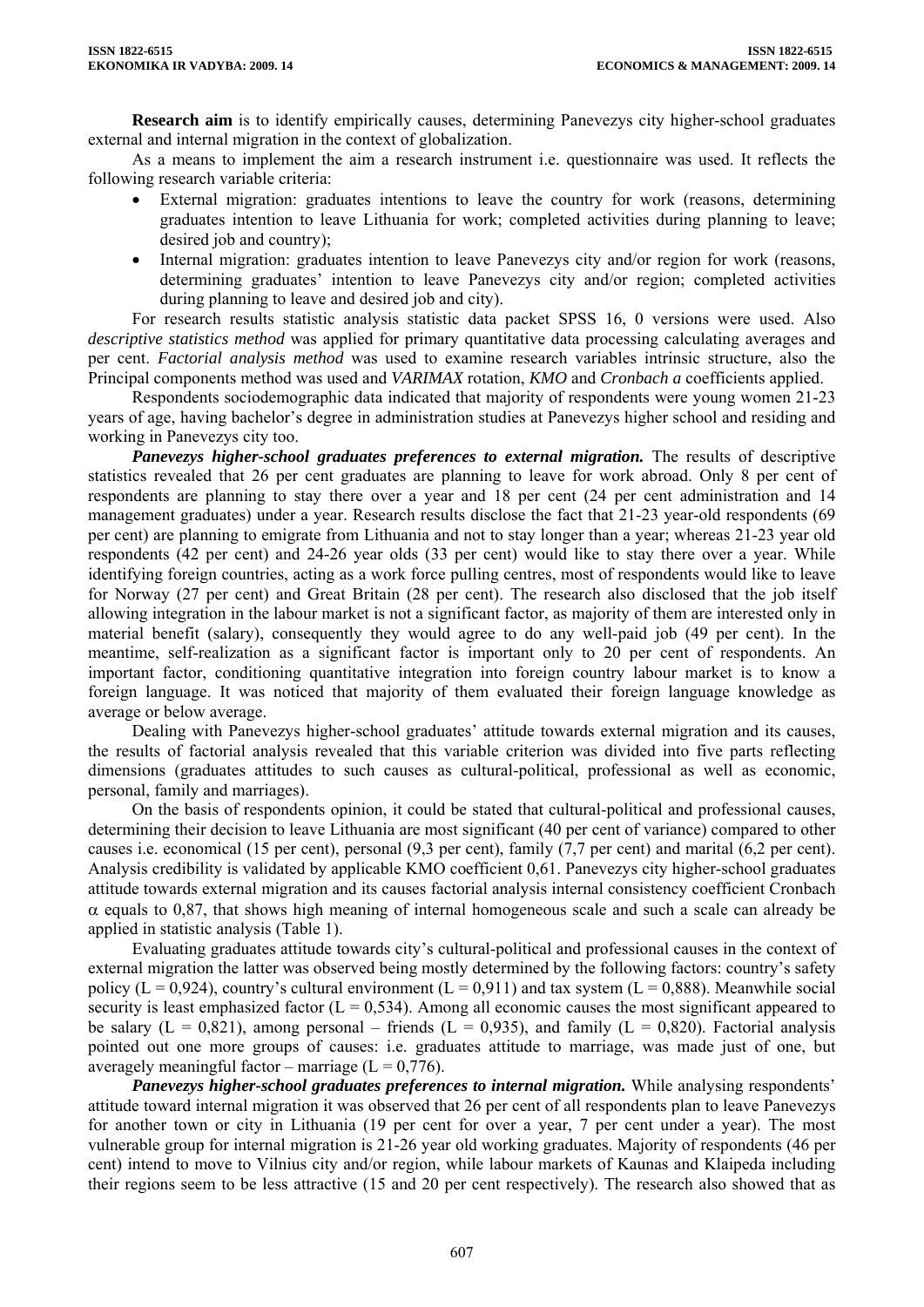many as 74 per cent of respondents would gladly work in another towns or regions if there were opportunities for self-realization professionally.

| <b>Structural components</b>                                                    | L     | $\frac{6}{9}$ |  |  |  |  |  |
|---------------------------------------------------------------------------------|-------|---------------|--|--|--|--|--|
| Graduates' attitude toward country's cultural-political and professional causes |       |               |  |  |  |  |  |
| Country's security policy                                                       | 0,924 |               |  |  |  |  |  |
| Country's cultural environment                                                  | 0,911 |               |  |  |  |  |  |
| Country's tax system                                                            | 0,888 |               |  |  |  |  |  |
| Ecology                                                                         | 0,879 |               |  |  |  |  |  |
| Country's business policy                                                       | 0,852 |               |  |  |  |  |  |
| Country's education system                                                      | 0,804 | 40,0          |  |  |  |  |  |
| Country's political and legal system                                            | 0,782 |               |  |  |  |  |  |
| Professional realization                                                        | 0,742 |               |  |  |  |  |  |
| Professional negotiability                                                      | 0,600 |               |  |  |  |  |  |
| Country's social protection                                                     | 0,534 |               |  |  |  |  |  |
| <b>Graduates' attitude to economic causes</b>                                   |       |               |  |  |  |  |  |
| Wages (salary)                                                                  | 0,821 | 15,0          |  |  |  |  |  |
| Material living conditions                                                      | 0,743 |               |  |  |  |  |  |
| Graduates' attitude to personal causes                                          |       |               |  |  |  |  |  |
| Friends                                                                         | 0,935 | 9,3           |  |  |  |  |  |
| Relatives                                                                       | 0,465 |               |  |  |  |  |  |
| <b>Graduates' attitude to family causes</b>                                     |       |               |  |  |  |  |  |
| Family                                                                          | 0,820 |               |  |  |  |  |  |
| <b>Career Prospects</b>                                                         | 0,572 | 7,7           |  |  |  |  |  |
| Graduates' attitude to family reunification causes                              |       |               |  |  |  |  |  |
| Family reunification                                                            | 0,776 | 6,2           |  |  |  |  |  |

| Table 1. Reasons, determining graduates' decision to leave Lithuania |  |  |  |  |  |
|----------------------------------------------------------------------|--|--|--|--|--|
|----------------------------------------------------------------------|--|--|--|--|--|

*Note: KMO* = *0, 61. Principal component method, rotation Varimax with Kaiser's normalization converged with 9 iterations. 5 point scale was used where point 1 indicates "no influence" and 5 indicates highest influence. Cronbach* <sup>α</sup>  $= 0.87.$ 

Panevezys higher-school graduates' attitude towards internal migration and its causes, and the results of factorial analysis revealed that this variable criterion was also divided into five parts reflecting dimensions (graduates attitude to such causes as cultural-political, economical, professional, personal, and family).

On the basis respondents' opinion factorial analysis results showed that the most significant causes determining graduates decision to leave for another town or city within Lithuania are cultural-political (30,3 per cent of variance), while economical (15,6 per cent), professional (12,5 per cent), personal (9,9 per cent) and family (7,5 per cent) causes are neither very significant nor meaningful. This fact is based by analysis reliability confirming KMO coefficient 0,62. Panevezys higher-school graduates attitude towards internal migration and its causes factorial analysis internal consistence coefficient Cronbach  $\alpha$  equals to 0,72, which proves to be credible and applied in statistic analysis (Table 2).

Graduates attitudes towards city cultural-political causes in the context of internal migration are best conditioned by the following factors: city geopolitical situation ( $L = 0.910$ ), city safety ( $L = 0.857$ ) and city cultural life ( $\overline{L} = 0.844$ ). Meanwhile city infrastructure is the least emphasized factor among all respondents  $(L = 0.835)$ . Out of economic causes the most important factor appears to be salary  $(L = 0.870)$ , out of professional ones - profession request  $(L = 0.831)$ , out of personal ones – friends  $(L = 0.837)$ . During factorial analysis a group of family reasons was singled out and the only significant enough factor mentioned was family  $(L = 0.955)$ .

Summarizing Panevezys higher-school graduates preferences to external and internal migration it could be seen that in general their attitudes towards external or internal migration are not very different, however, the period of time differs: emigrating graduates intend to stay shorter periods of time than the ones leaving for any other town/region within Lithuania. In this case it is possible to evaluate short-time emigration positively because their acquired skills, knowledge and experience in a foreign country labour market after returning back will definitely be important for the person himself and also for the city/town/region development. Besides, in the research identified short-time external migration allows to assume that graduates are not well-prepared to integrate into foreign labour markets because of poor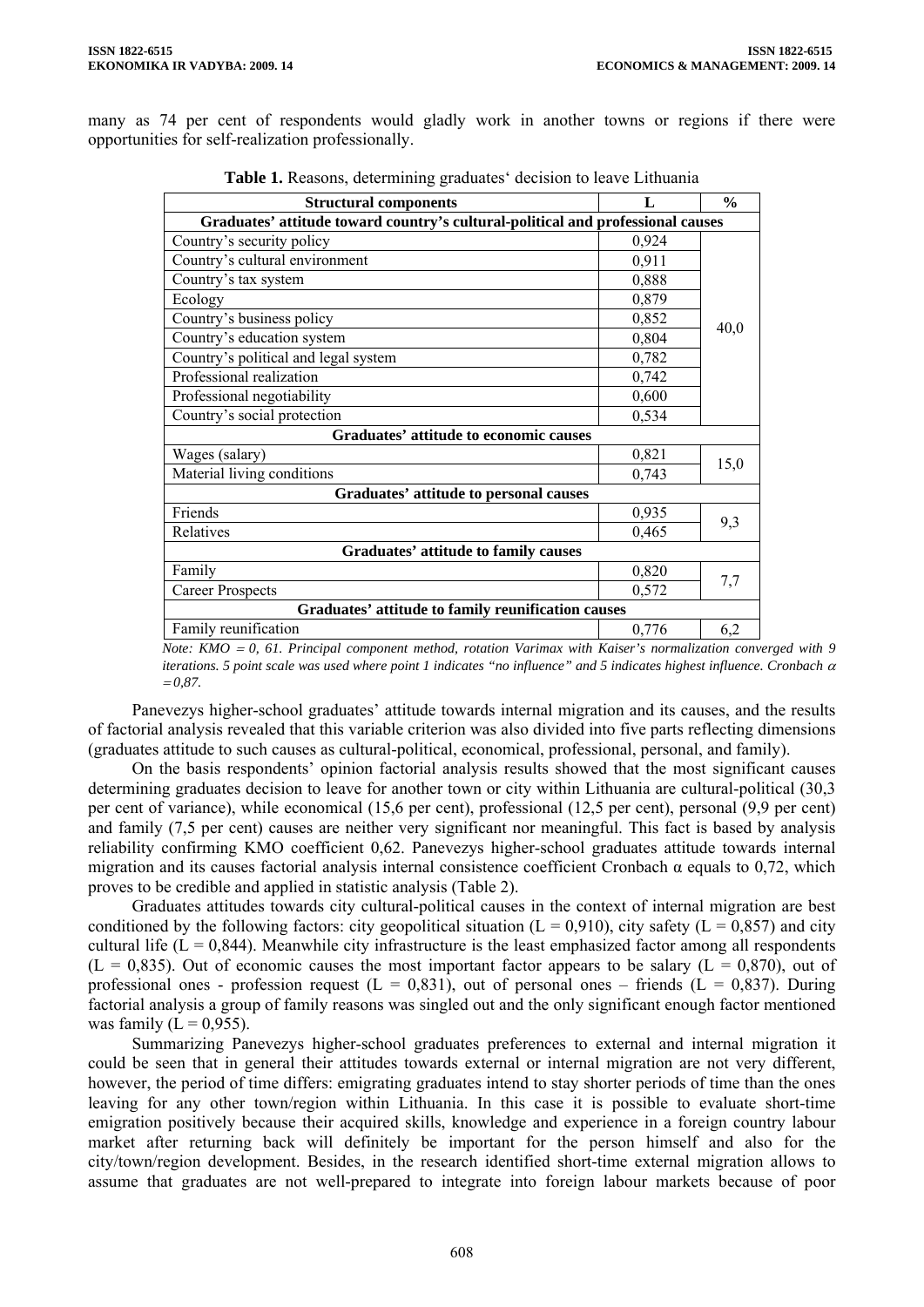knowledge of foreign languages, thus, this is one of the reasons, conditioning choice of unqualified jobs there. It can also be highlighted that salary becomes one of the most significant factor, determining both external and internal migration. Consequently, Panevezys higher-school graduates can be described as economic emigrants, though political-cultural, personal, and family causes in the context of external and internal migration are also moderately important migration preferences.

**Table 2.** Causes determining graduates' decision to move for work to other towns and/or regions of Lithuania

| пинисти                                               |       |               |  |  |  |  |  |
|-------------------------------------------------------|-------|---------------|--|--|--|--|--|
| <b>Structural components</b>                          | L     | $\frac{6}{9}$ |  |  |  |  |  |
| Graduates' attitude to city cultural-political causes |       |               |  |  |  |  |  |
| City's geopolitical situation                         | 0,910 |               |  |  |  |  |  |
| City's (Urban) security                               | 0,857 | 30,3          |  |  |  |  |  |
| City's cultural life                                  | 0,844 |               |  |  |  |  |  |
| City's (Urban) infrastructure                         | 0,835 |               |  |  |  |  |  |
| <b>Graduates' attitude to economic causes</b>         |       |               |  |  |  |  |  |
| Wages (salary)                                        | 0,870 | 15,6          |  |  |  |  |  |
| Material living conditions                            | 0,742 |               |  |  |  |  |  |
| <b>Career Prospects</b>                               | 0,678 |               |  |  |  |  |  |
| Graduates' attitude to professional causes            |       |               |  |  |  |  |  |
| Professional negotiability                            | 0,831 | 12,5          |  |  |  |  |  |
| Continuing studies                                    | 0,658 |               |  |  |  |  |  |
| Professional realization                              | 0,587 |               |  |  |  |  |  |
| <b>Graduates' attitude to personal causes</b>         |       |               |  |  |  |  |  |
| Friends                                               | 0,837 | 9,9           |  |  |  |  |  |
| Colleagues                                            | 0,817 |               |  |  |  |  |  |
| Relatives                                             | 0,574 |               |  |  |  |  |  |
| Graduates' attitude to family causes                  |       |               |  |  |  |  |  |
| Family                                                | 0,955 | 7,5           |  |  |  |  |  |
|                                                       |       |               |  |  |  |  |  |

*Note: KMO = 0,62. Principal component method, rotation Varimax with Kaiser's normalization converged with 6 iterations. 5 point scale was used where point 1 indicates "no influence and 5 – "the highest influence. Cronbach α = 0,72.* 

The analysis of empiric research results of both external and internal migration proposes that socioeconomic, political-juridical, cultural and other groups of causes in Panevezys city make it impossible to slow down work force of young specialists' emigration because better opportunities abroad and in major Lithuanian towns only increase migration potential. Evaluating all the facts, migration problem requires long comparative studies in order to better understand attitudes of young specialists, as well as its causes and to foresee means enabling migration process control.

# **References**

- 1. Aidis, R., Krupickaitė, D., Binstrubaitė, L. (2006). Lietuvos universitetų studentai: nuostatos emigruoti // Emigracija iš Lietuvos: padėtis, problemos, galimi sprendimo būdai. Vilnius: Lietuvos Respublikos Seimas, 76-79.
- 2. Castles, S., & Miller, J. M. (2003). The Age of Migration. International Population Movement in the Modern World. Houndmills & New York: Palgrave
- 3. Čiurlionytė, R., Mikulionienė, S., Sipavičienė, A. (1996). Potential Emigration of Scientists. Demographic Changes and Population Policy in Lithuania. Vilnius.
- 4. Daugherty, H. G., & Kammeyer, K. C.W. (1995). An introduction to population. New York: The Guiford press.
- 5. Fischer, P., Martin, R, Straubhaar, T. (1997). Interdependencies between Development and Migration. In T. Hammar, G. Brochmann, K. Tamas, T. Faist (Eds.), International Migration, Immobility and Development: Multidisciplinary Perspectives (p.p. 91-132). Oxford: Biddles Ltd., Guildford and King's Lynn.
- 6. Guzavičius, J. (2006). Darbdaviai, jų įtaka ir atsakomybė darbo rinkai. Vilnius.
- 7. Harris, J. R., & Todaro, M. P. (1970). Migration, Unemployment and Development: A Two-Sector Analysis. The American Economic Review, 60 (1), 126-142.
- 8. Held, D., & McGrew, A., Goldblatt, D., & Perraton, J. (2002). Global transformations: politics, economics and culture. Vilnius: Margi raštai.